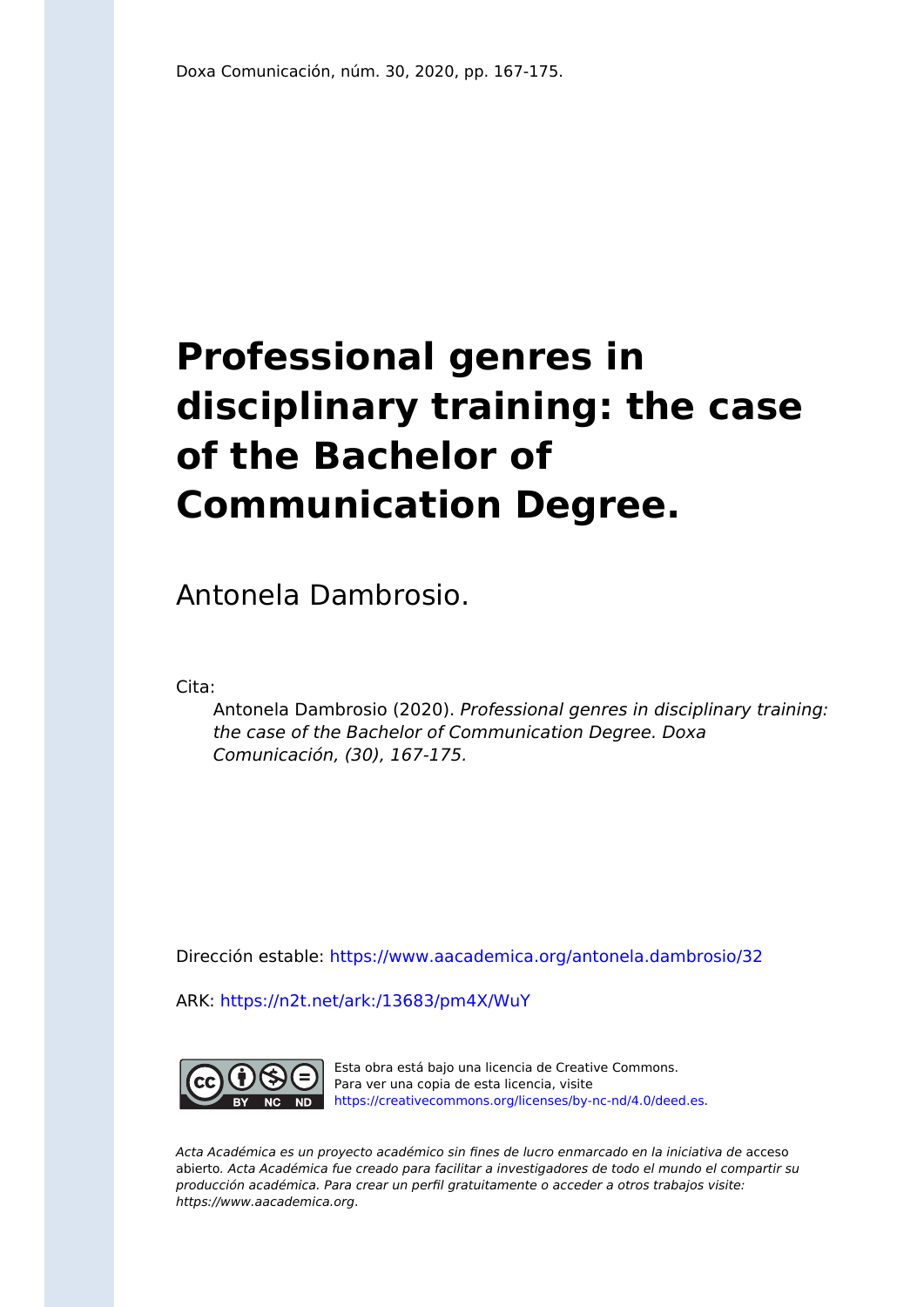

# Professional genres in disciplinary training: the case of the Bachelor of Communication Degree

# *Géneros profesionales en la formación disciplinar: el caso de la licenciatura en Comunicación*



**Antonela Georgina Dambrosio.** Professor with a BA in Literature from the University Nacional del Sur (Bahía Blanca, Argentina). Doctoral scholar of the National Council for Scientific and Technical Research (known as CONICET in Spanish). Her thesis deals with the phenomenon of the terms of address in classroom prompts at different educational levels. She currently works as a professor at the Department of Humanities (UNS) and the University Salesiana (UNISAL). In the latter, she has been directing the project "Professional genres in disciplinary training: the case of the Bachelor of Communication" since 2019. [Universidad Nacional del Sur – CONICET, Bahía Blanca, Argentina](https://www.uns.edu.ar/) [antonela.dambrosio@uns.edu.ar](mailto:antonela.dambrosio%40uns.edu.ar?subject=) ORCID: [0000-0002-3780-8009](https://orcid.org/0000-0002-3780-8009)

Received: 10/01/2020 - Accepted: 08/02/2020 *Recibido: 10/01/2020 - Aceptado: 08/02/2020*

#### **Abstract:**

The research project we present aims to contribute to a gap in professional genre studies. It focuses on those genres used in professional performance within the sphere of Communication Sciences to create teaching programmes according to the requirements of this specific field of work.

#### **Keywords:**

Professional genres; communication; specialized literacy.

#### *Resumen:*

*El proyecto de investigación que presentamos se propone aportar a un área no investigada en los estudios sobre géneros profesionales, centrando su atención en aquellos empleados en el desempeño profesional dentro del ámbito de la comunicación, a fin de generar propuestas de enseñanza acordes a las exigencias del campo laboral.* 

#### *Palabras clave:*

*Géneros profesionales; comunicación; alfabetización especializada.*

### **1. Presentation and objectives of the project**

There is a long tradition of addressing genres in the academic sphere, both internationally and locally. Professional genres, which is the study of similar genres in Spanish speaking countries, have been studied extensively at a local level in recent decades. In this context, most of these studies have analysed the specific professional genres in areas such as Medicine, Engineering, Economics, and Management, as well as Arts and History, among others. However, they have not focused on communication as a specific professional field.

#### **How to cite this article:**

Dambrosio, A. G. (2020). Professional genres in disciplinary training: the case of the Bachelor of Communication Degree. *Doxa Comunicación*, 30, pp. 167-175.

<https://doi.org/10.31921/doxacom.n30a8>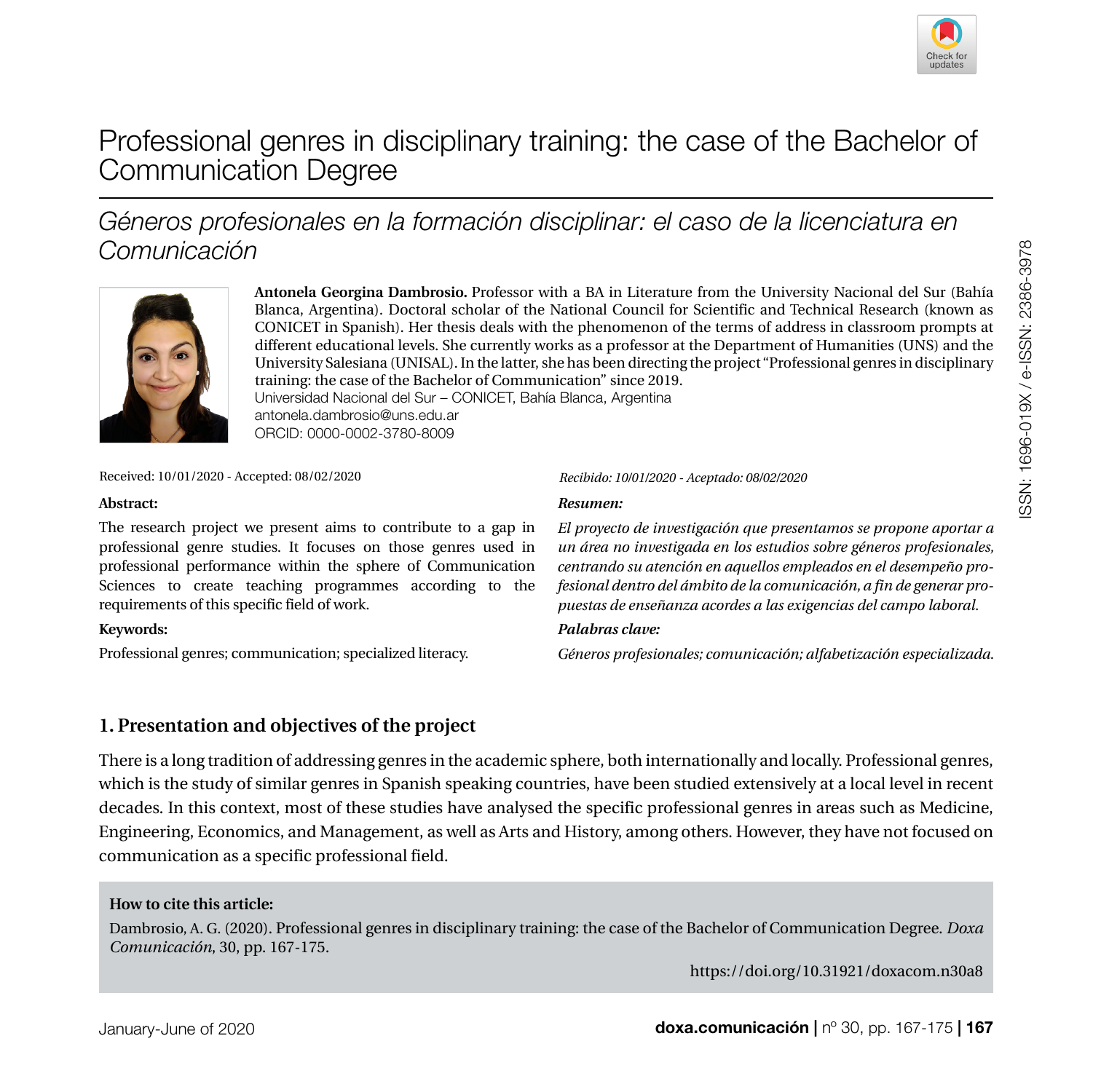The bibliographic review shows that there are works that describe and analyze some of the genres communicators use; however, these works mainly come from the field of Journalism. Therefore they do not examine the wide variety of written and oral texts, which are typically produced by communication graduate professionals.

The project we present is carried out in the University Salesiana (UNISAL), which is based in Bahía Blanca (Argentina), and it is the only institution in the city that has a Degree in Communication. The project is currently funded by the University's Research Secretariat (RES. CS. N°04/2019).

As Social Communication research such as Intriago Macías' and Quevedo Arnaiz's (2016) show, in recent decades, education models –although not always formally based on their curricula– have focused on promoting the development of different skills in the professional field. These skills go beyond the contents acquired throughout education; reading, writing, and speaking are some of the skills we can find among them. In this sense, the guiding purpose of this research is to address the problem of professional genres in the Bachelor of Arts in Communication to design a representative corpus of oral and written texts that graduates will have to understand and produce throughout their professional career.

This is relevant because it is precisely the mastery of a discursive community's texts, which allows students to become a part of it (Cassany, 2010). We focus on the texts that have not yet been studied or those that have been considered less, which also form part of a communication worker's daily professional tasks because texts, according to Bazerman and Paradis (1991), maintain professions' organisation, power, and activity. This is the case of verbal modality genres produced interprofessionally and among professionals and non-expert members of the community.

Professionals are required to have an effective command of the discourses generated by their activities as society is becoming increasingly specialized; therefore, these forms of communication must be examined (López Ferrero, 2002: 196). To be able to consolidate these competencies and train professionals that are prepared for their work in the field, it is essential to gain detailed knowledge of the material produced both at university and in a professional's daily working life (Parodi, 2015: 77).

Parodi emphasizes the need for research "based on a corpus of broad, ecological and diversified texts" (Parodi and Burdiles, 2015: 32) in the study of academic and professional genres. Only then will it be possible to form a solid empirical basis for specialized literacy (Parodi, 2015), which is the ultimate goal of this research.

The objective of this project is to contribute to strengthening professional writing and oral skills in the Bachelor of Communication.

Among the specific aims are the following: To create a representative corpus of the standard genres in a communication graduate's professional field and to promote the creation of teaching and evaluation tools by the different chairs according to the work demands and the profile of communicators trained at UNISAL.

# **2. Background**

The studies on academic and professional genres have primarily focused on the written texts from various disciplines. The first investigations were carried out in the Anglo-Saxon sphere by Swales (1990), Bazerman and Paradis (1991), Bathia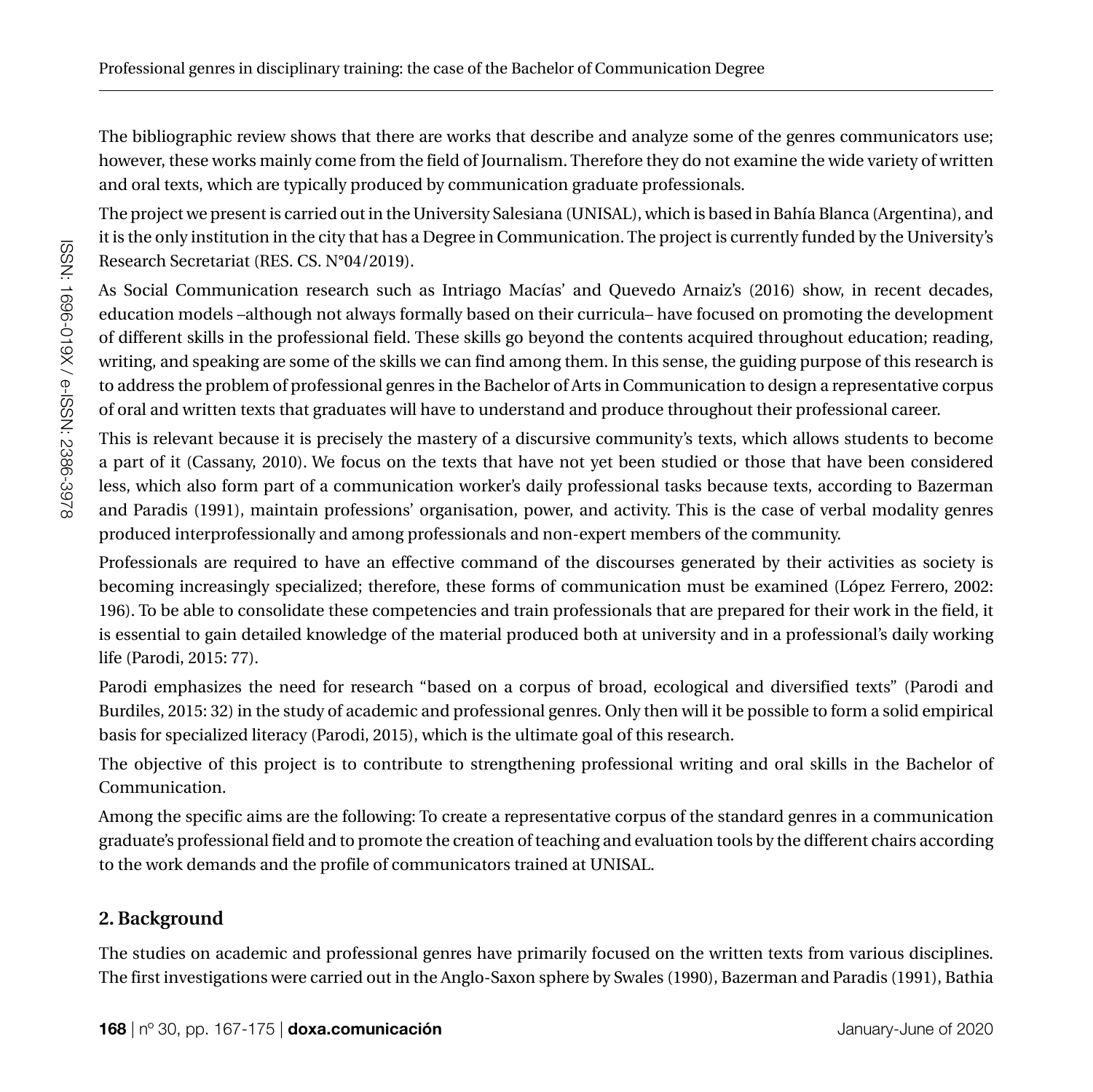(2013), and Trosborg (2000). In Spain, we note López Ferrero's (2002) and Cassany and López Ferrero's (2010) contributions concerning professional literacy practices and the need for university preparation to promote resources and skills that allow students to master professional practices effectively. In South America, particularly in Chile, we highlight the research carried out by Parodi (2008, 2010) and Parodi and Burdiles (2015) regarding the genre manual and other disciplinary texts in diverse areas. In Argentina, Ciapuscio's (1994) contributions concerning text types and the definition, characterisation, and classification of specialized texts must be highlighted, as well as those of Cubo de Severino (2005) and her research group's, which is internationally renowned for its studies on the academic and scientific discourse genres. The project directed by Bosio at the National University of Cuyo follows this line, in which verbal communication events framed within the academic sphere have been incorporated into the university's corpus. On the other hand, Navarro has produced numerous works in which he addresses teaching professional genres at university in Economics and Management (2010, 2018) as well as the problem of addressing professional discourses (2012) and disciplinary literacy (2017). Finally, we highlight Vallejos' (2000 and 2004) and Castro Fox's and Vallejos' (2013) studies on the scientific-educational discourse in Bahía.

Professional genres have also been examined within the research on communication in the workplace and institutional discourse. Among them, we highlight the authors Mumby and Clair (2001) and Gunnarson (2001). From a sociolinguistic analysis perspective, Holmes and Stubbe (2003) analyze various courtesy strategies within work communication, while Arminen (2005), Heritage and Clayman (2010), Pickering, Frinigal and Staples (2016) address professional interaction in various domains. Within the framework of the studies carried out in Latin America, Rebeil Corella and Ruiz Sandoval Reséndiz (1998) deal with different aspects related to communication in companies. Regarding the Spanish from Buenos Aires, which is our dialectical variety, we highlight Julián's work (2015, among others). Her work addresses the manifestations of (dis)courtesy in public attention posts in institutions in the city of Bahia Blanca.

Moreover, some professional genres are analysed within the framework of Spanish as a specialist language. In this sense, Gómez de Enterría Sánchez's (2009) contributions concerning written and verbal communication in companies are significant. Finally, we are interested in Amado's study (2010) about the press, regarding communication management in organizations and information generation. However, there are no works that specifically address discipline genre problems within the field of Communication.

The professional facet of the communicator's work has been studied. On the one hand, Intriago Macías' and Quevedo Arnaiz's (2016) and Juárez's (2017) works address the communicator's professional identity, on the other hand, Vásquez Donoso's, Marroquin Velásquez's and Ángel Botero's (2018) and Zarowsky's and Justo von Lurzer's (2018) works outline the main lines of research in communication in Latin America, specifically in Argentina.

This summary shows that the research carried out thus far has focused on the professionally written genres and that there is to the best of our knowledge –no proposal like ours–, which addresses the design of a corpus of texts (verbal and written) in the Bachelor of Communication.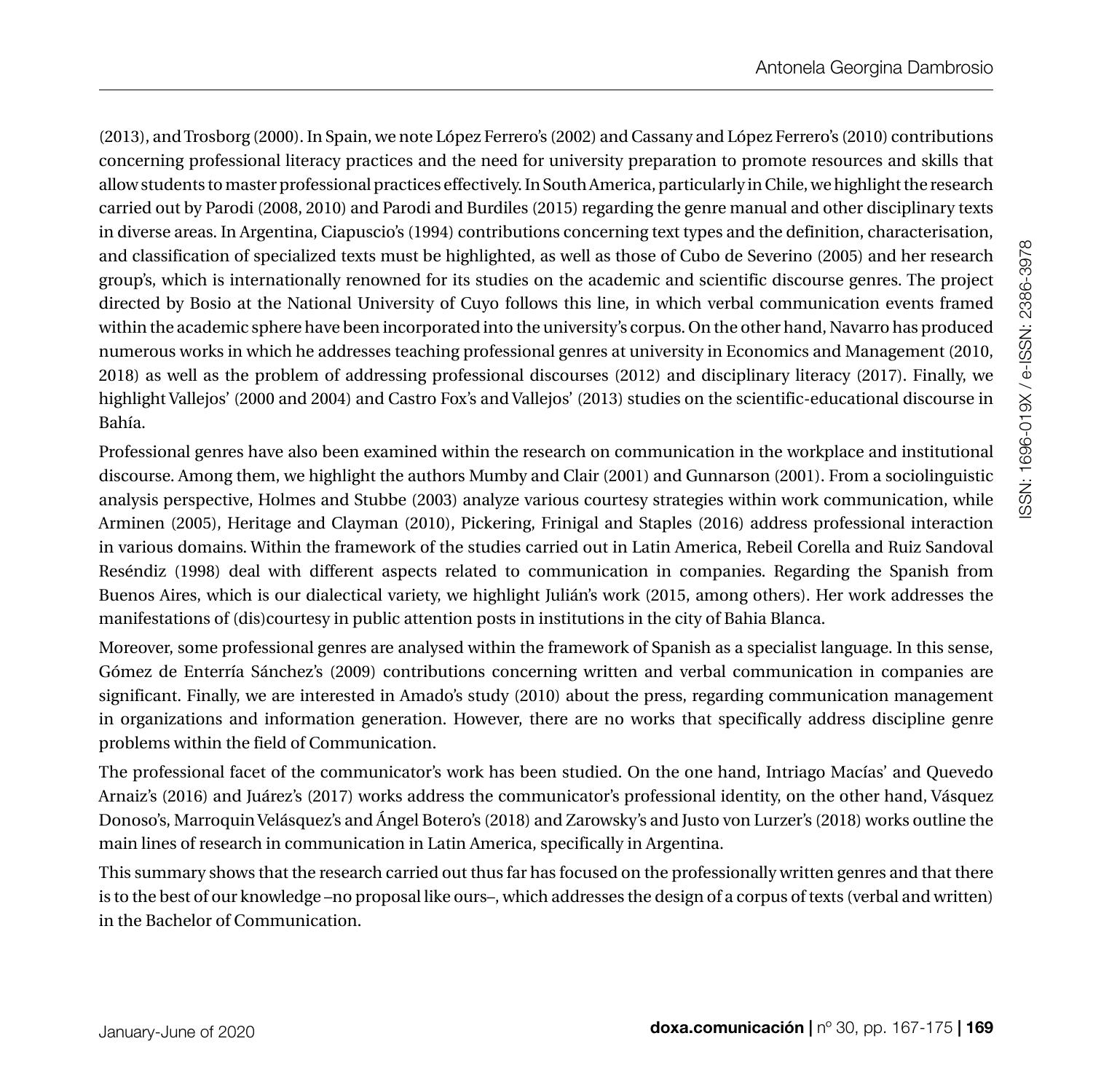# **3. Theoretical Framework**

The conceptual context of this study and its methodological framework is flexible given that new unforeseen situations connected to the subject of study may arise. This may result in changes to the hypotheses and aims, as well as other data collection and processing techniques (Vasilachis, 2006: 67).

The research is carried out from a pragmatic-sociocognitive approach (Heinemann and Vieghweger, 1991; Bathia, 2014; Parodi, 2010, 2015; Parodi and Burdiles, 2015). It proposes a multilevel approach to professional genres, since a classification that considers only one criterion does not allow us to account for the complexity and dynamism of the features that characterize the genres.

Regarding genres, we adhere to the guidelines proposed by Bathia (2013, 2014), Cassany (2006), Parodi (2015), and Navarro (2012). In this sense, we understand genres as cognitive constructs that are articulated integrally in three dimensions: cognitive, social, and linguistic. These constitute constellations of potentialities for discursive conventions, supported by speakers' and listeners' previous knowledge based on constrictions and contextual, social, and cognitive parameters (Parodi, 2015: 26). They are varieties of a language that operate through sets of linguistic-textual features systematically co-occurring through the plots of a text. They are linguistically circumscribed according to different factors such as communicative purposes, participants involved, fields of use, electronic devices, and media, among others (*ibíd*).

In this context, Parodi places professional genres within specialized discourse along with academic genres, both form a continuum that allows for the articulation of learning combined with specific professional practice. Likewise, we share Navarro's (2012) conception of this subject even though he prefers the term "professional discourse," we consider professional genres to be "the set of discursive genres that carry out the organisation's specific objectives, where they circulate. These constitute discursive practices that are standardised and institutionally regulated" (2012: 1297-1298).

On the other hand, the interactional dimension will be one of the main points of analysis since, as Gómez de Enterría Sánchez highlights, this "will contribute powerfully to facilitating all the extralinguistic meanings that are put into practice during the communicative exchange, as well as all the symbolism that arises from the relationship between language and culture within each specialization field" (2009: 130); especially given the nature of the production and circulation contexts of the genres studied, in particular verbal modality.

In this sense, we adhere to the Interactional Sociolinguistics' (Gumperz, 1982 y 2001; Tannen, 2004), and the Sociocultural Pragmatics' (Bravo and Briz, 2004) guidelines and we incorporate theoretical notions corresponding to the Analysis of Institutional Discourse (Prego Vázquez, 1998; Drew and Sorjonen, 2001; Benwell and Stokoe, 2006; Heritage and Clayman, 2010).

## **4. Methodological considerations**

López Ferrero states that in order "to account for the complexity of the construction and interpretation of the genres produced in professional contexts, it is necessary to build bridges between different methodologies" (2002: 195). Thus, following the theoretical framework above, we work with the methodological guidelines for the multilevel models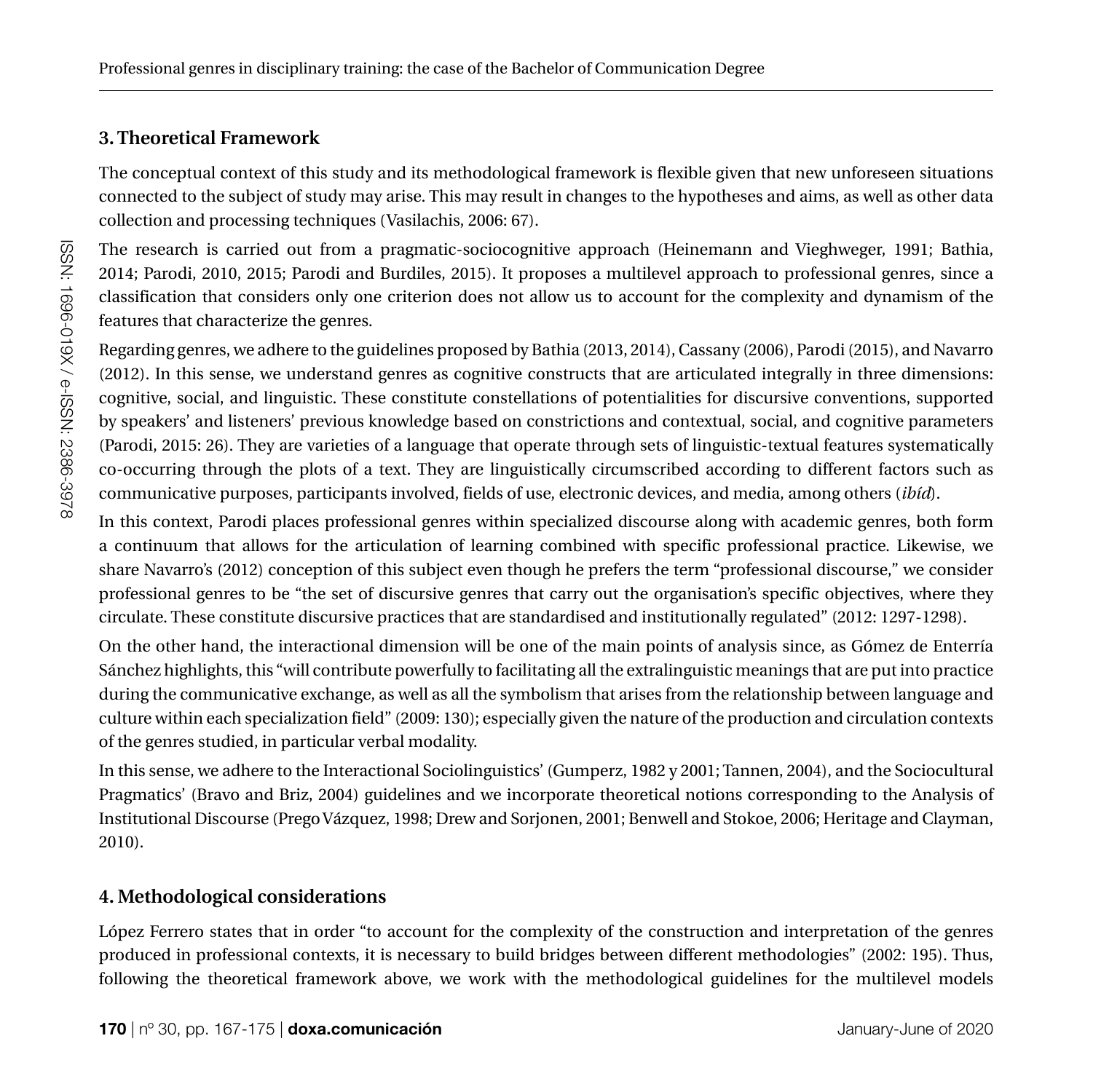previously mentioned, as well as collection and data processing techniques from the field of interactional Sociolinguistics and Sociocultural Pragmatics.

A combination of data collection techniques is used to build the corpus of analysis:

- The observer participants technique in various fields where communication professionals work: companies, state and administrative organizations, commercial institutions, media, development companies, youth groups, etc.
- Semi-structured interviews with professionals who have communication roles within the framework of the domains mentioned above.
- Source analysis: texts by professionals aimed both at others from different disciplines and members of the community at large (both within and outside the institutions); manuals created by consulting firms, etc.

It is essential to highlight, as Navarro also argues (2012), that we aspire to work together with researchers and writers in the professional community addressed. The texts collected during fieldwork are intended to make up a sample of the original language, and for this reason, they are neither manipulated or adapted.

The integration of essential tools from the area of Corpus Linguistics (Wynne, 2004; O'Keeffe y McCarthy, 2010) for data processing and subsequent design of the corpus with its respective classifications and the guidelines proposed in this sense for the analysis of specialized discourses by Parodi (2007) are also needed. Likewise, contributions are incorporated from the proposals outlined in Bosio and Sacerdote (2018) and Bosio, Castro, and Cubo (2018).

The data collection and the corpus processing and design parameters include the internal characteristics of the texts and the extra linguistic context in which they are produced and circulate. They are presented below in a tentative list, subject to future revisions, and are based on the results of the fieldwork.

- Contextual and situational aspects: (macro)communicative purpose or function, the scope of circulation (media, company, administrative, commercial, state); spatial-temporal coordinates (deferred, mediated or face-to-face communication); medium**;** participants involved (social characteristics –age, gender, birthplace, mother tongue–; the level of expertise-layman or not); position held-director, manager, employee-; social roles-symmetrical/asymmetrical, near/far-); the history of the genre.
- Discursive aspects: information contained and development; organization of the information; intensification or weighting, attenuation; modality; specific communication maxims.
- Lexical-grammatical elements: use of particular terminology; syntactic structures that characterize it; appropriate use of punctuation; potential change of code or method of lexical loans.

Regarding the strategies for access to different institutions where the fieldwork is carried out, respective authorizations for personal interviews and formal requests are requested from the directors and people in charge. A signature of informed consent from the professionals who decide to participate in the research is also required. In all cases, different anonymisation techniques are used to preserve their anonymity (Sampson, 2000; De- Matteis, 2014; Cantamutto and Vela Delfa, 2015).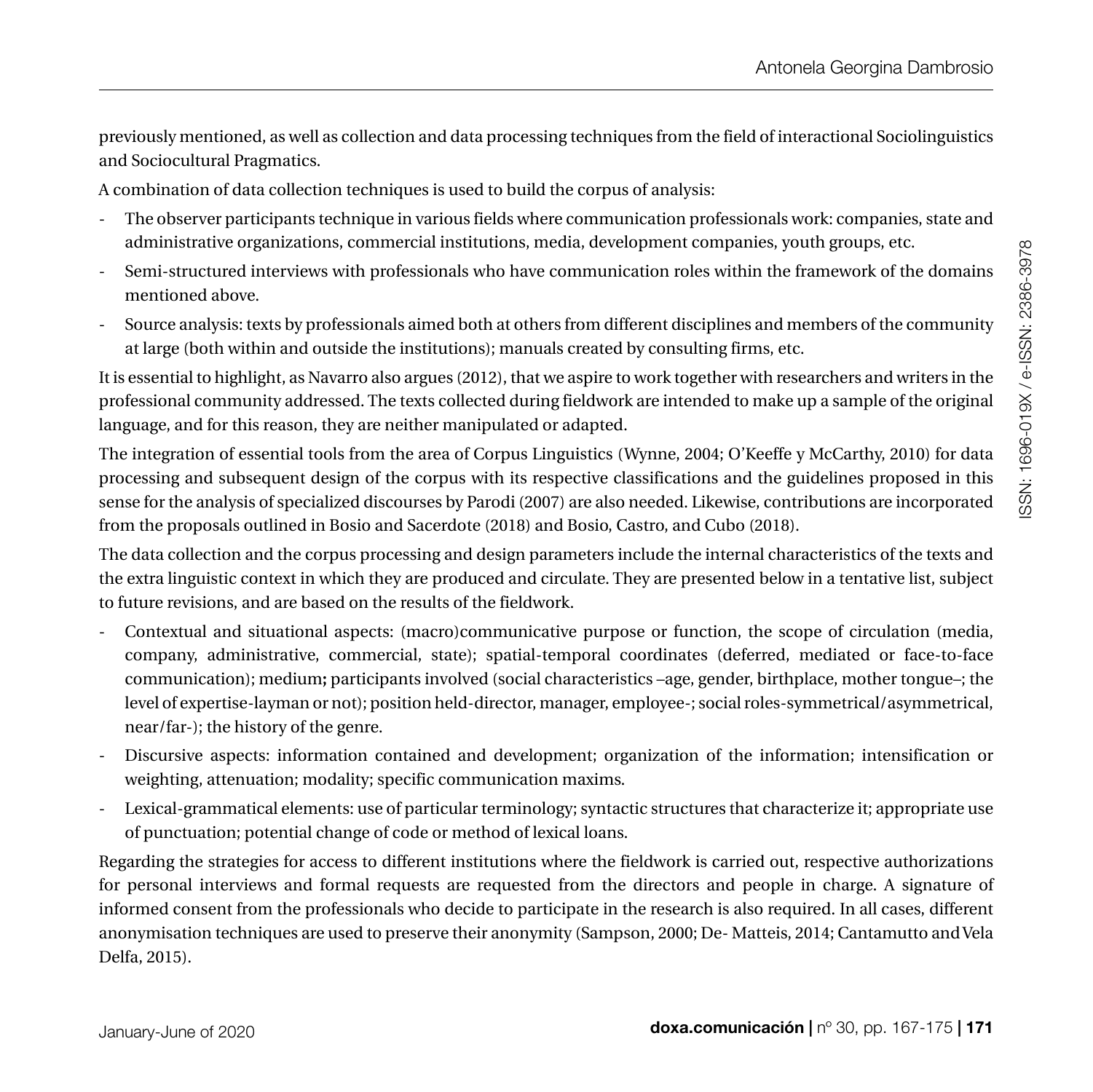The main contribution of the proposal is the incorporation of genres that are not well explored, either because their context of production has not been of interest in the investigations –as may be the case of genres produced within the framework of neighborhood associations–, due to difficulties in access (as may be the case regarding texts produced within some companies) or because this type of approach has mainly been linked to the written field, thus relegating verbal genres.

# **5. Bibliographic references**

Amado, A. (2010). *Prensa y comunicación. Relaciones informativas responsables,* Buenos Aires: La Crujía.

Arminem, I. (2005). *Institutional Interaction. Studies of Talk at Work,* Surrey: Ashgate Publishing Company.

Bathia, V. K. (2013) [1993]. *Analysing genre,* London & New York: Routledge.

Bathia, V. K. (2014) [2004]. *Worlds of written discourse. A genre-based view,* London, New York: Bloomsbury.

Bazerman, Ch. y Paradis, J. (eds.) (1991). *Textual Dynamics of the Professions. Historical and contemporary studies of writing in professional communities,* Wisconsin: University of Wisconsin Press.

Benwell, B. y Stokoe, E. (2006). Institutional identities. *Discourse and identity*, Edinburgh: Edinburgh University Press, pp. 87-128.

Bosio, I. V. y Sacerdote, C. A. (2018). La construcción del Corpus EspaDA-UNCuyo. Objetivos y proyecciones. *CHIMERA. Romance Corpora and Linguistic Studies,* 5.2, pp. 79-85. (DOI: http://dx.doi.org/10.15366/chimera2018.5.2.007)

Bosio, I. V., Castro, C. y Cubo, L. (2018). Corpus Espada-UNCuyo. Revisión y discusión de criterios externos para la sistematización de géneros académicos orales. *CHIMERA. Romance Corpora and Linguistic Studies,* 5.2, pp. 87-94. (DOI: http://dx.doi.org/10.1536 6/chimera2018.5.2.008)

Bravo, D. y Briz, A. (eds.) (2004). *Pragmática sociocultural: estudios sobre el discurso de cortesía en español*, Barcelona: Ariel Lingüística.

Cantamutto, L. y Vela Delfa, C. (2015). Problemas de recogida y fijación de muestras del discurso digital. *CHIMERA. Romance Corpora and Linguistic Studies,* 2, pp. 131-155. (https://revistas.uam.es/index.php/chimera/article/view/1189)

Cassany, D. (2006). *Taller de textos. Leer, escribir y comentar en el aula*, Barcelona: Paidós.

Cassany, D. y López Ferrero, C. (2010). De la Universidad al mundo laboral: Continuidad y contraste entre las prácticas letradas académicas y profesionales. En Parodi, G. (ed.). *Alfabetización académica y profesional en el siglo XXI: leer y escribir desde las disciplinas*. Barcelona: Planeta Ariel, pp. 347-374.

Castro Fox, G. y Vallejos, P. (2013). *Textos universitarios. Claves de lectura y producción,* Bahía Blanca, EdiUNS.

Ciapuscio, G. E. (1994). *Tipos textuales,* Buenos Aires: Eudeba.

Cubo de Severino, L. (coord.) (2005). *Los textos de la ciencia. Principales clases del discurso académico científico,* Córdoba: Comunicarte.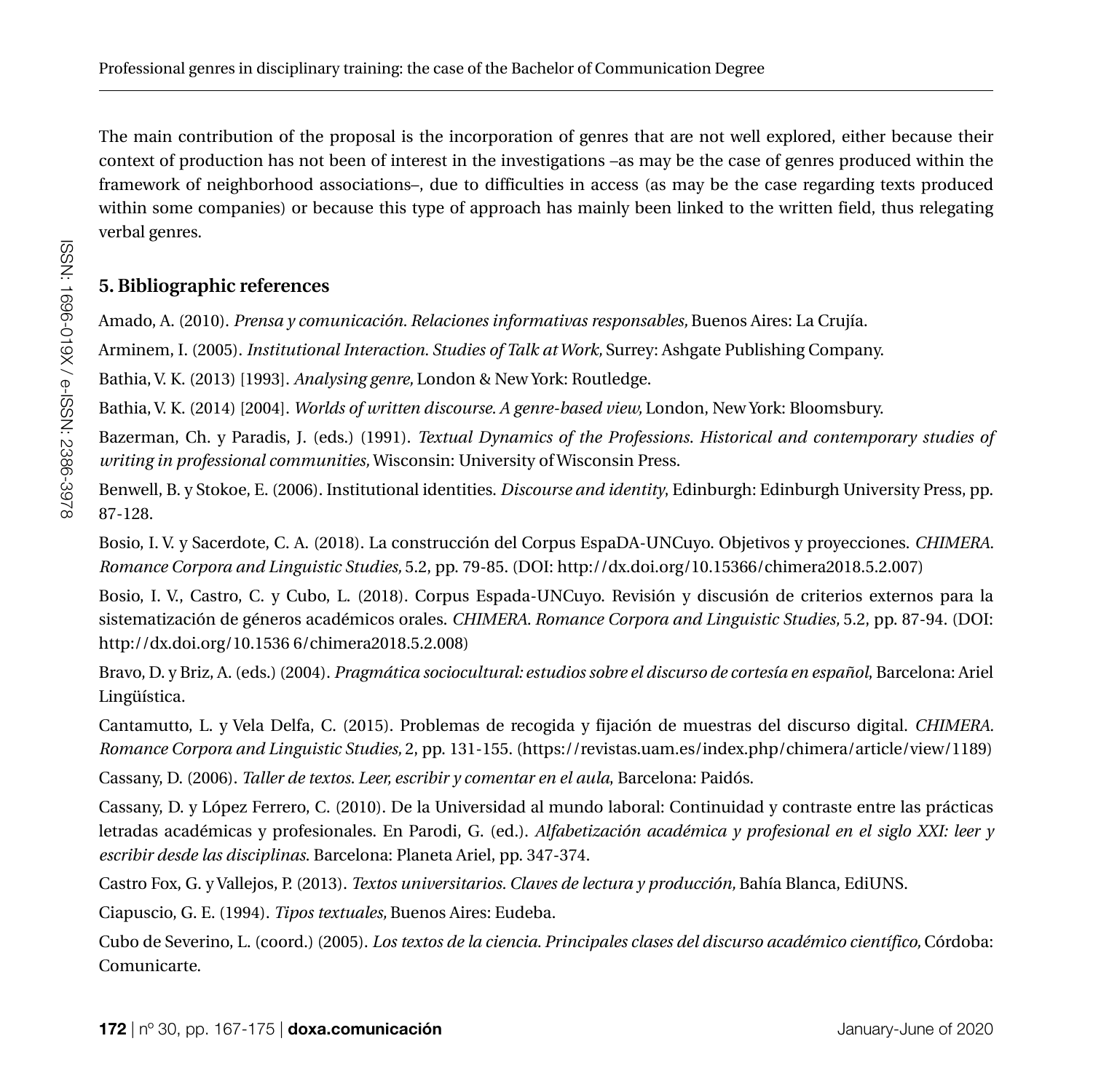De-Matteis, L. M. A. (2014). Ejes para un debate sobre el uso ético de datos interaccionales escritos y orales obtenidos en línea. *Actas de las I Jornadas de Humanidades Digitales. Las humanidades digitales desde Argentina. Tecnologías, culturas, saberes,* Buenos Aires: FFyL, UBA, pp. 235-247. (http://repositoriodigital.uns. edu.ar/bitstream/123456789 /2851/1/ DeMatteis%2C%20L.%20Ejes%20para%20un%20debate....pdf)

Drew P. y Sorjonen, M. L. (2001). Diálogo institucional. En Van Dijk, T. (comp.), *El discurso como interacción social. Estudios sobre el discurso II. Una introducción multidisciplinaria*, Barcelona: Gedisa Editorial, pp. 141-178.

Gómez de Enterría, Sánchez, J. (2009). *El español lengua de especialidad: enseñanza y aprendizaje,* Madrid: Arco Libros.

Gumperz, J. (1982). *Discourse strategies*, Cambridge: Cambridge University Press.

Gumperz, J. (2001). Interactional Sociolinguistics: a Personal Perspective. En Schiffrin *et al.* (eds.) *The Handbook of Discourse Analysis*, Massachusetts: Blackwell Publishers, pp. 215-228.

Gunnarson, B. L. (2001). Análisis aplicado del discurso. En Van Dijk, T. (comp.), *El discurso como interacción social. Estudios sobre el discurso II. Una introducción multidisciplinaria*, Barcelona: Gedisa Editorial, pp. 405-441.

Heinemann, W. y Viehweger, D. (1991). *Textlinguistik. Eine Einführung,* Tübingen, Niemeyer.

Heritage, J. y S. Clayman (2010). *Talk in action. Interactions, Identities, and Institutions,* Oxford: Wiley-Blackwell.

Holmes, J. y M. Stubbe (2003). *Power and politeness in the workplace. A sociolinguistic analysis of talk at work*, Abingdon y New York: Routledge.

Intriago Macías, C. y Quevedo Arnaiz, N. (2016). Competencias comunicativas profesionales en la formación del comunicador social. *Mikarimin. Revista científica multidisciplinaria,* Vol.2, N°2, pp. 43-52. (http://45.238.216.13/ojs/ index.php/mikarimin /article/view/340)

Juárez, A. (2017). Análisis de las regulaciones académicas en la formación de los Comunicadores Sociales en las Instituciones Universitarias Argentinas en el contexto social actual. Estudio de caso. *Argonautas,* año 7, N° 9, pp.1-22. (http://fchportaldigital. unsl.edu.ar/index.php/ARGO/article/download/11/11)

Julián, G. (2015). *Interacción comunicativa en español bonaerense: manifestaciones y percepciones de la (des)cortesía en puestos de atención al público en instituciones,* Tesis Doctoral, Bahía Blanca, Departamento de Humanidades, UNS.

López Ferrero, C. (2002). Aproximación al análisis de los discursos profesionales. *Revista Signos*, v.35, n° 51-52, pp. 195- 215. (DOI: http://dx.doi.org/10.4067/S0718-09342002005100013)

Mumby, D. K. y Clair, R. P. (2001). El discurso de las organizaciones. en Van Dijk, T. (comp.), *El discurso como interacción social. Estudios sobre el discurso II. Una introducción multidisciplinaria*, Barcelona: Gedisa Editorial, pp. 263-296.

Navarro, F. (2010). La enseñanza de géneros profesionales El caso del plan de negocios en carreras de economía. *Libro de Actas del Congreso Regional de la Cátedra UNESCO en Lectura y Escritura. Cultura Escrita y Políticas Pedagógicas en las Sociedades Latinoamericanas Actuales*, Universidad Nacional de General Sarmiento, pp. 1520-1533.

Navarro, F. (2012). ¿Qué son los géneros profesionales? Apuntes teórico-metodológicos para el estudio del discurso profesional. En Cristófalo, A. y Ledesma, J. (Eds.), *Actas del IV Congreso Internacional de Letras "Transformaciones*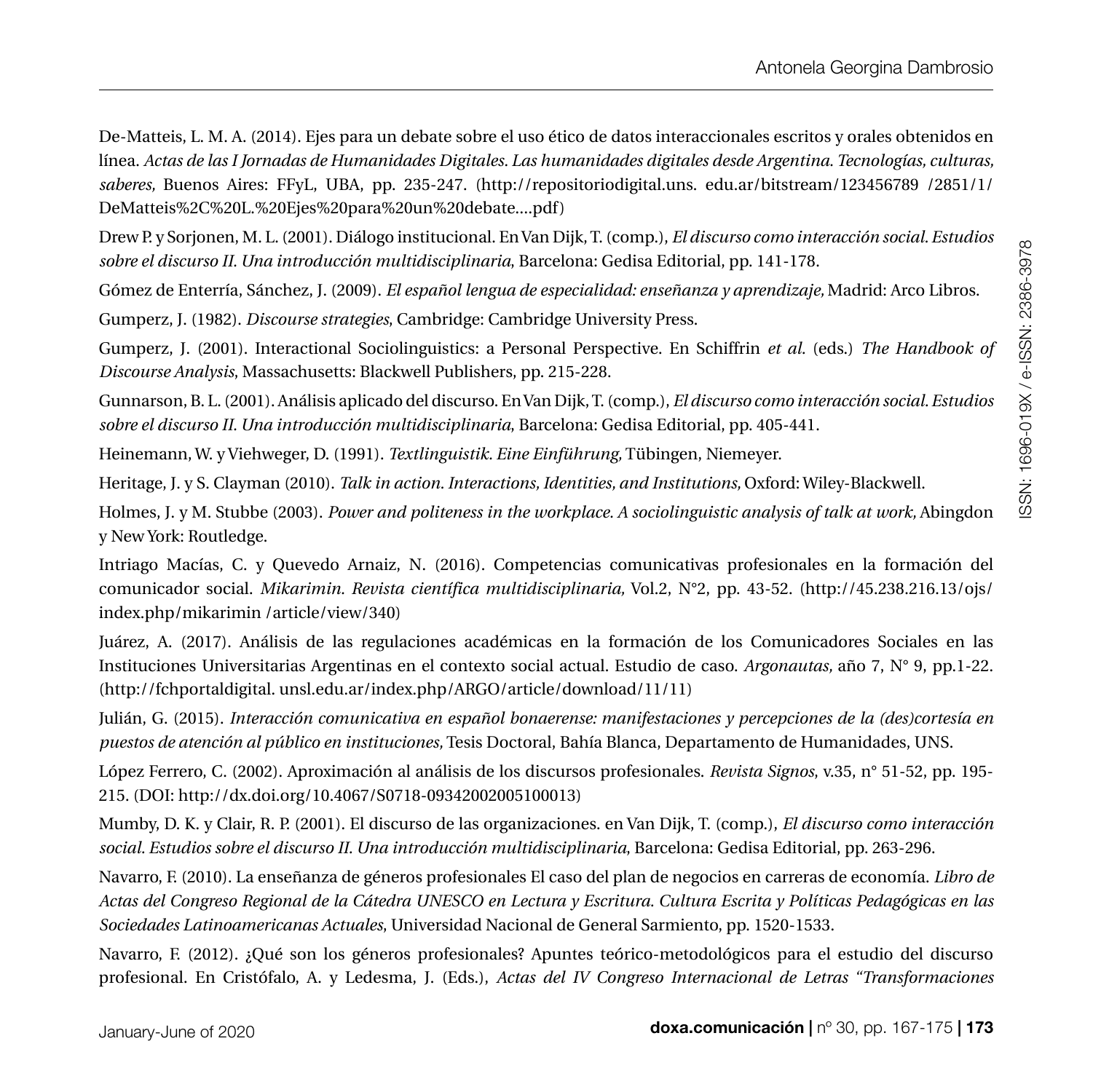*CultuChiodiales. Debates de la teoría, la crítica y la lingüística en el Bicentenario"*, Buenos Aires: Universidad de Buenos Aires, pp. 1294-1303. (http://eventosacademicos.filo.uba.ar/index.php/CIL/IV-2010/paper/viewFile/2813/1231)

Navarro, F. (2017). De la alfabetización académica a la alfabetización disciplinar. En Ibáñez, R. y González, C. (eds.). *Alfabetización disciplinar en la formación inicial docente. Leer y escribir para aprender,* Valparaíso: Ediciones Universitarias de Valparaíso, pp. 7-15. (https://www.academia.edu/35528029/De la alfabetizaci%C3% B3nacad%C3%A9micaalaalfabetizaci%C3%B3n\_disciplinar)

Navarro, F. y Mari, L. A. (coords.) (2018). *Manual de lectura, escritura y oralidad en economía y administración,* Bernal: Universidad Nacional de Quilmes.

O'Keeffe, A. y Mc Carthy, M. (2010). *The Routledge Handbook of Corpus Linguistics,* Abingdon: Routledge.

Parodi, G. (ed.) (2007). *Lingüística de Corpus y Discursos Especializados: puntos de mira,* Valparaíso: Ediciones Universitarias de Valparaíso.

Parodi, G. (2010). *Academic and Professional Discourse Genres in Spanish*, Amsterdam/Philadelphia: John Benjamins Publishing Company.

Parodi, G. (ed.) (2015) [2008]. *Géneros académicos y géneros profesionales: accesos discursivos para saber y hacer,* Valparaíso: Ediciones Universitarias de Valparaíso.

Parodi, G. y Burdiles, G. (eds.) (2015). *Leer y escribir en contextos académicos y profesionales: géneros, corpus y métodos,*  Santiago de Chile: Editorial Planeta Chilena.

Pickering, L., Frinigal, E. y Staples, Sh. (2016). *Talking at work. Corpus-based explorations of Workplace Discourse,* London: Palgrave Macmillan.

Prego Vázquez, G. (1998). Algunas consideraciones sobre el discurso institucional. *Interlingüística,* N°9, pp. 265-268. (https://dialnet.unirioja.es/servlet/articulo?codigo=89 7083)

Rebeil Corella, M.A. y Ruiz Sandoval Reséndiz, C. (1998). *El poder de la comunicación en las organizaciones,* México: Plaza y Valdés.

Sampson, G. (2000). CHRISTINE Corpus: Documentation. (https://www.grsampson. net/ChrisDoc.html)

Swales, J. (1990). *Genre Analysis. English in academic and research settings,* Glasgow: Cambridge University Press.

Tannen, D. (2004). Interactional Sociolinguistics. En Ammon, U. *et al., Sociolinguistics. An International Handbook of the Science of Language and Society*, Vol. 1, Berlin and New York: Walter de Gruyter, pp. 76-88.

Trosborg, A. (ed.) (2000). *Analysing professional genres,* Ámsterdam/Philadelphia: John Benjamins Publishing Company.

Vallejos, P. (2000). *Prácticas discursivas en la producción del conocimiento científico,* Bahía Blanca: Universidad Nacional del Sur.

Vallejos, P. (2004). *El discurso científico pedagógico. Aspectos de la textualización del "saber enseñado",* Bahía Blanca: EdiUNS.